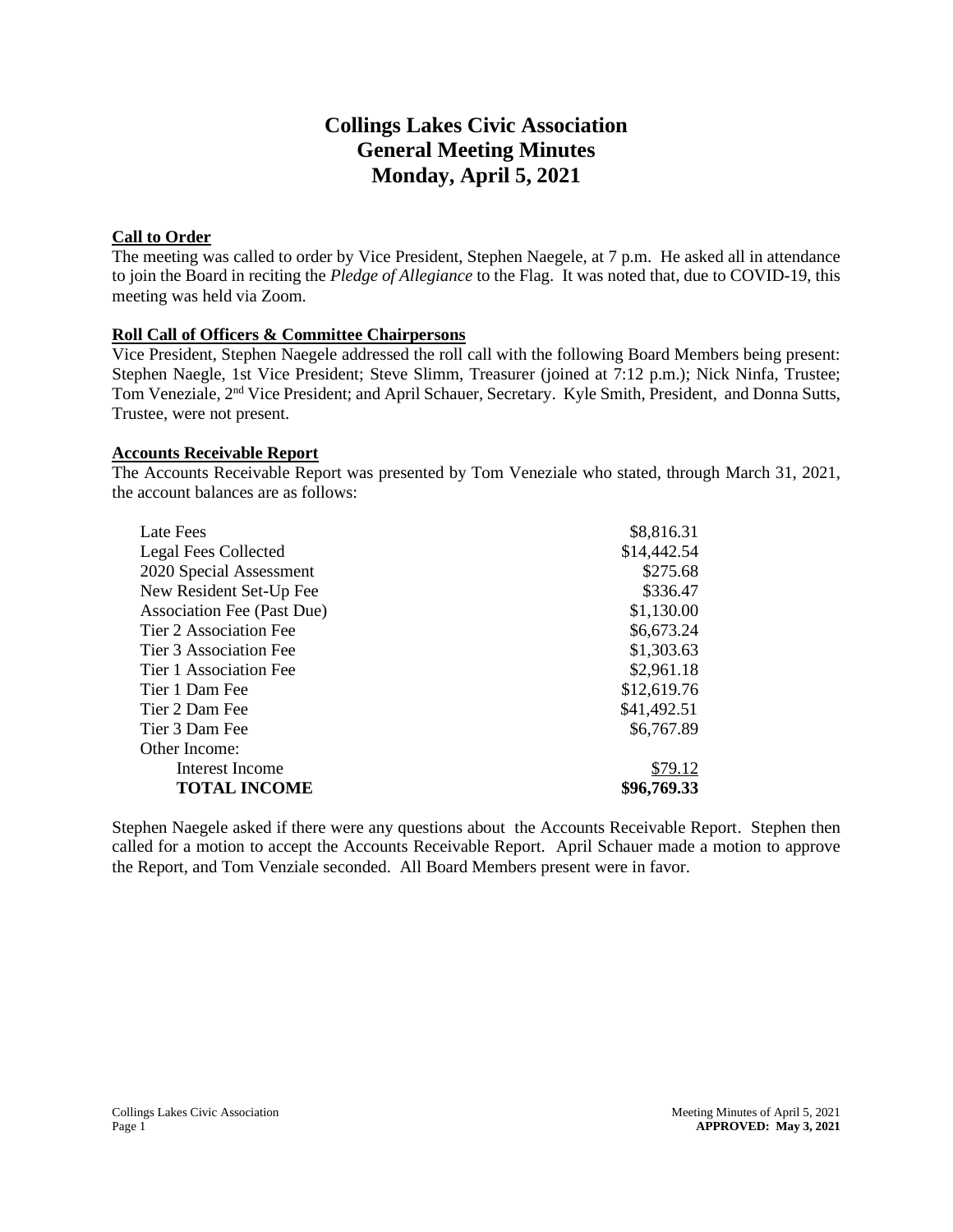# **Treasurer's Report/ Bills for Approval**

Steve Slimm stated that the following bills were paid during the month of March 2021:

| TOTAL                 | \$154,820.03 |            |                             |
|-----------------------|--------------|------------|-----------------------------|
| <b>USPS</b>           | \$226.00     |            | Postal Box                  |
| RD Zeuili             | \$131,000.00 |            | Dam Contractor              |
| Pennoni Associates    | \$3,020.41   |            | Dam Engineering             |
| Nick Ninfa            | \$60.00      |            | <b>Beach Maintenance</b>    |
| Mr. Green Jeans, Inc. | \$190.35     |            |                             |
|                       |              | \$1,117.28 | Subtotal for Lynn Veneziale |
|                       | \$1,000.00   |            | Bookkeeper                  |
| Lynn Veneziale        | \$117.28     |            | <b>Office Supplies</b>      |
|                       |              | \$31.96    | Subtotal for Kyle Smith     |
|                       | 15.98        |            | Zoom Meeting Fee            |
| Kyle Smith            | 15.98        |            | Zoom Meeting Fee            |
| Intuit CC Fee         | \$23.52      |            | <b>Merchant Fees</b>        |
| Hill Wallack          | \$19,148.61  |            | Legal Fees/Collections      |
|                       |              |            |                             |

Steve also presented the Treasurer's Report through March 31, 2021. The account balances were as follows:

| \$727,162.06 |
|--------------|
| \$508,822.97 |
| \$70,024.73  |
| \$2,825.60   |
| \$145,488.76 |
|              |

Stephen Naegele called for a motion to accept the Bills for Approval and Treasurer's Report. April Schauer made the motion, and Tom Veneziale seconded. All present were in favor.

Steve Slimm also stated that he had a \$27.71 expense for a toner cartridge which needed to be paid. Tom Veneziale made the motion, and April Schauer seconded. All Board Members present were in favor.

Steve Slimm stated that he has been receiving payments from 2020 and 2021. He stated that if payment plans have not been made, do not send or drop off the money to CLCA; it must go through the attorney. If the money is sent to CLCA, it will be sent back with a note indicating that all communication must be through the attorney.

Lastly, Steve Slimm stated that he is still working toward a loan, and he feels good about the prospect of getting a loan with the entity he is working with.

#### **Reading of Minutes from Last Meeting**

Board Secretary April Schauer read the March 1, 2021 Meeting Minutes. Vice President, Stephen Naegele asked the Board if there were any comments, questions, or corrections, to which there was none. Tom Veneziale made a motion to accept the Minutes of March 1, Nick Ninfa seconded. All Board Members present were in favor to approve the Minutes.

#### **Dams Update**

Beth Grasso, our engineer, stated that things are going well and she is beginning to look at Cushman Dam. She also offered that the sluice gate is being shipping either April 8 or 9.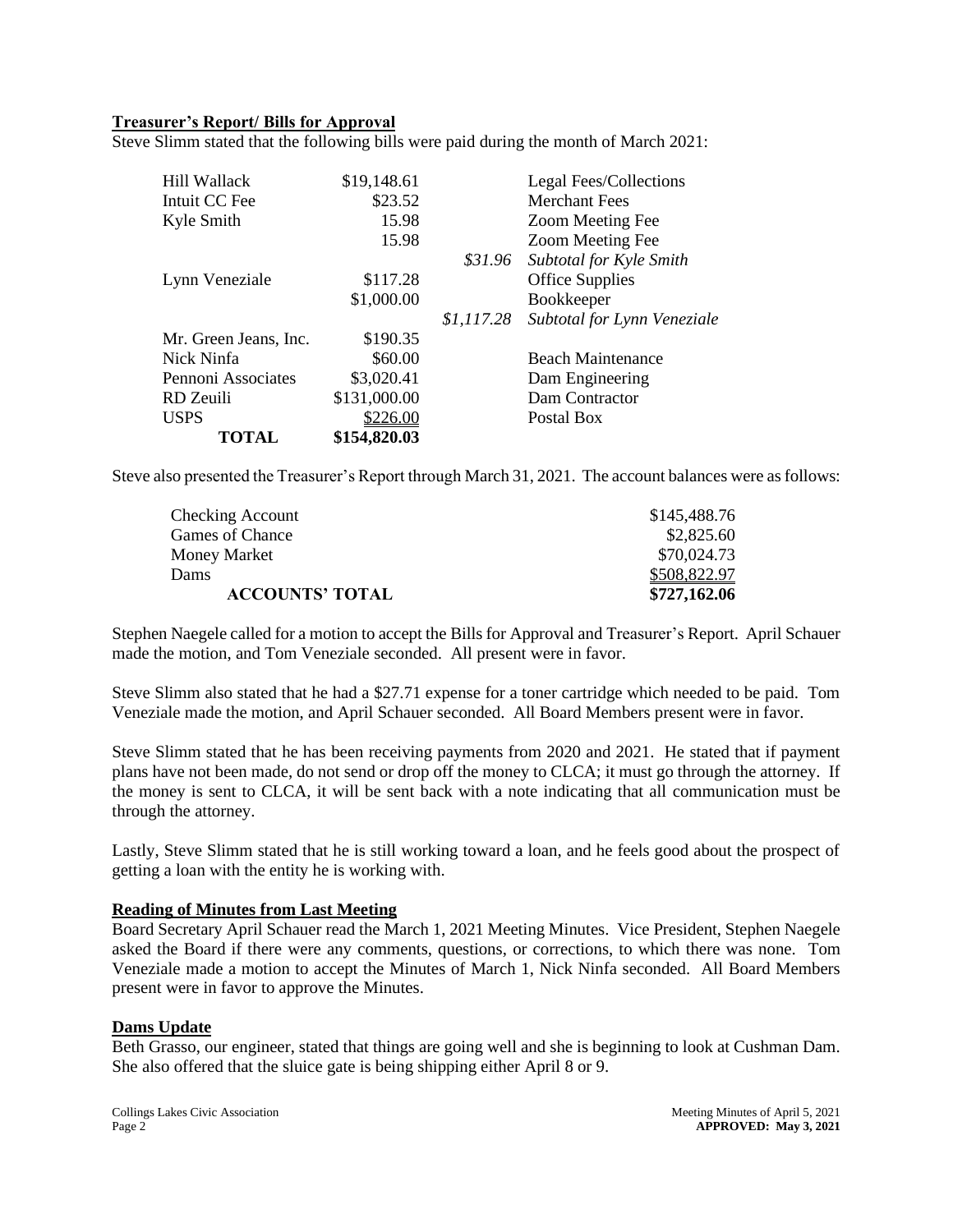Steve Zeuli, our contractor, stated that the sluice gate is being shipped on April 8; however, he does not yet have a firm delivery date. There is work being done on the beachside, which is the secondary spillway. He offered that articulated blocks are being placed and then poured in concrete as well. Additionally, there is fine grading with fines stones for the other side and then the Black Horse Pike side will be complete. The estimated completion date is now the  $2<sup>nd</sup>$  or  $3<sup>rd</sup>$  week of April.

Steve Slimm stated that he has been speaking with Beth Grasso, and she will be sending information over to Steve Zeuli to bid that project, so we are able to get started if the loan goes through.

### **Committee Reports**

### Dams

Committee Chair Josh Anderson, stated that a few boards were removed due to some recent heavy rains.

# Grounds

Committee Liaison Nick Ninfa stated a lot was done with the clean up. Tom Veneziale was a huge help with the loader. The clean up was about 6 hours. He also stated that new trash cans are being delivered this Thursday and will be stored in the container for now.

### Welcome Committee

Kathryn Nodolski stated that she received two lists with a total of 28 new neighbors. She has made contact with many, but she had some concerns with a few names. Stephen suggested that those names be sent to the Board for research.

# Fundraising

Beth Anderson reported that the flower sale went well with all flowers being sold out by 1:15 p.m. – 1:30 p.m. She also stated that she Kathryn, and Donna talked about possibly having a Mother's Day Flower Sale as well perhaps the day before Mother's Day. Stephen suggested that the group discuss and then have Donna send an email to the Board of the group's decision.

### **President's Report**

No President's Report.

### **Communications**

None.

**Old Business**  No Old Business to report.

**New Business** 

No New Business to report.

# **Trustee Reports**

- Steve Slimm nothing to report.
- April Schauer nothing to report.
- Tom Veneziale Thank you to all who helped with the beach cleanup.
- Nick Ninfa nothing to report.
- Stephen Naegele The 50/50 tickets are nearly ready, and a proof has been shared with the Board. He said that he built them on a website with Kyle and April's help. He stated that there wasn't much difference in pricing between ordering 500 or 1,000, so he figures he'd order 1,000. The shipping is 3-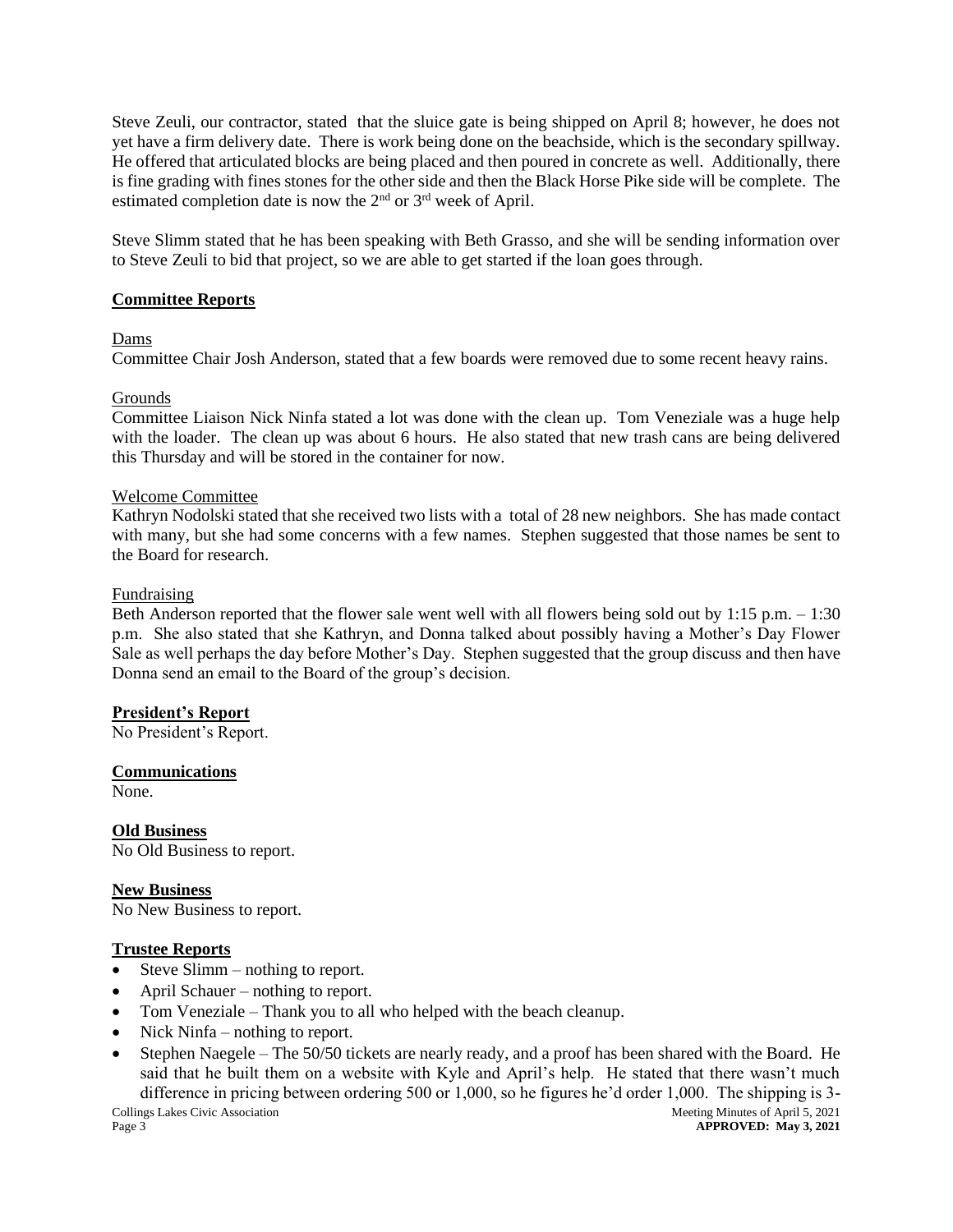5 days once the order is placed. He stated that we are going for a August 2 drawing date at the August monthly meeting, which gives the entire summer to sell tickets.

Two additional comments from Board Members:

- Nick Ninfa stated that 3 trash and 3 recycling containers are being delivered; there is no cost as they are from the ACUA; the 6 containers were ordered with the intention that one of each container would be placed at each beach as they were made available. These containers are similar to the ones that we have for our recycling. Once the containers are delivered, the Board will work on placement and securing them with locks.
- Tom Veneziale commented on how the bags of leaves were not picked up. It was noted that Folsom does not provide this services, so it was decided by a few Board Members that the bags of leaves would be taken to their homes and put out for the next time that Buena has their debris pick up.

# **Open Floor to Members Questions / Comments / Issues.**

No Questions from the Floor.

# **Adjournment**

Vice President, Stephen Naegele stated that the next monthly meeting will take place on Monday, May 3, 2021 at 7 p.m., via Zoom. There being no further business to discuss, Steve Slimm made a motion to adjourn and Tom Veneziale seconded. All were in favor. The meeting was adjourned at 7:40 p.m.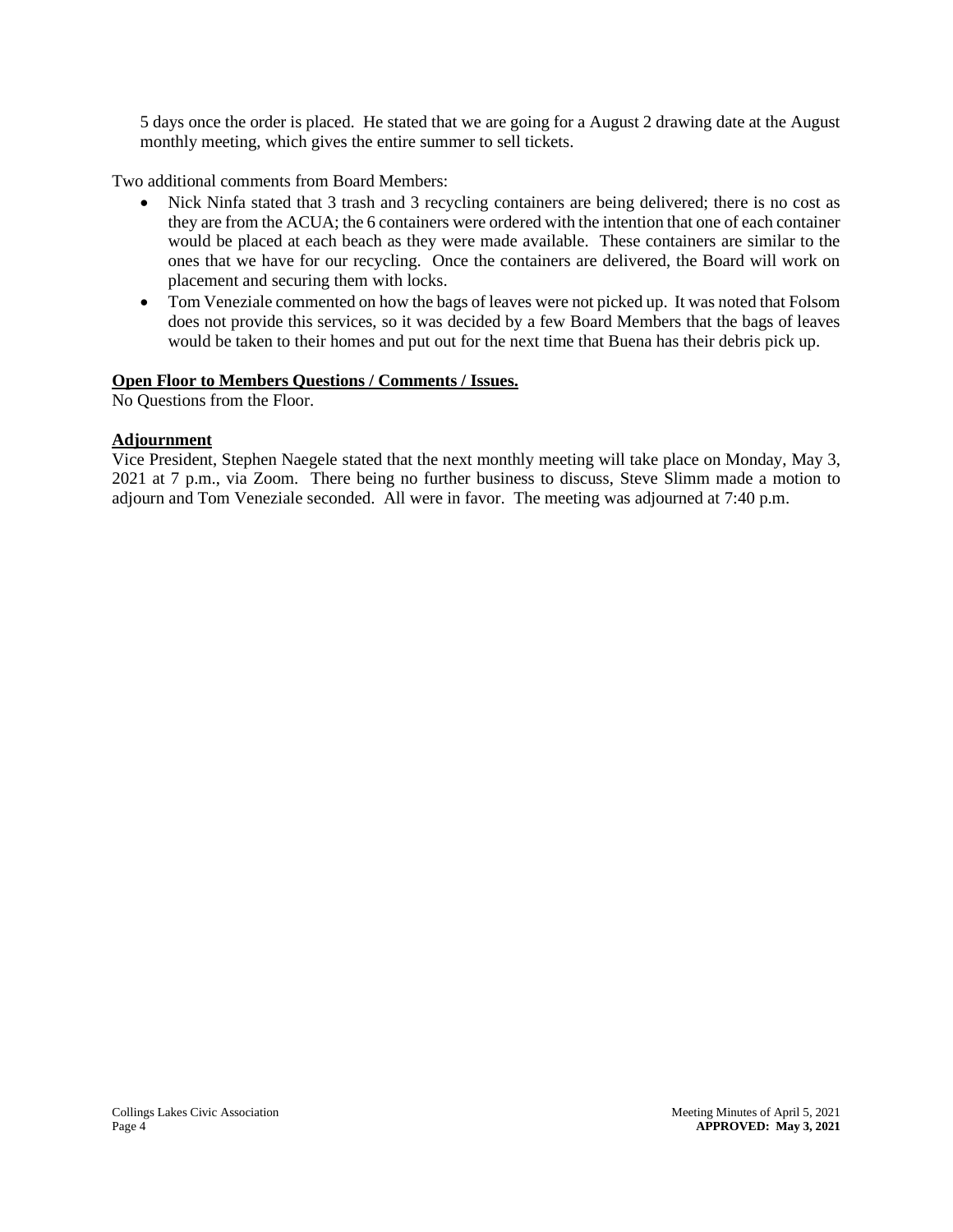| 7:44 PM<br>04/02/21<br><b>Cash Basis</b> | <b>Collings Lakes Civic Association</b><br><b>Profit &amp; Loss</b><br><b>March 2021</b> |               |  |  |  |  |
|------------------------------------------|------------------------------------------------------------------------------------------|---------------|--|--|--|--|
|                                          |                                                                                          | <b>Mar 21</b> |  |  |  |  |
|                                          | <b>Ordinary Income/Expense</b>                                                           |               |  |  |  |  |
|                                          | Income                                                                                   |               |  |  |  |  |
|                                          | <b>LATE FEES</b>                                                                         | 8,817.31      |  |  |  |  |
|                                          | <b>LEGAL FEES COLLECTED</b>                                                              | 14,442.54     |  |  |  |  |
|                                          | 2020 SPECIAL ASSESSM                                                                     | 275.68        |  |  |  |  |
|                                          | <b>NEW RESIDENT SET UP F</b>                                                             | 336.47        |  |  |  |  |
|                                          | <b>ASSOCIATION FEE</b>                                                                   | 1,130.00      |  |  |  |  |
|                                          | <b>TIER 2 ASSOCIATION FEE</b>                                                            | 6,673.24      |  |  |  |  |
|                                          | <b>TIER 3 ASSOCIATION FEE</b>                                                            | 1,303.63      |  |  |  |  |
|                                          | <b>TIER 1 ASSOCIATION FEE</b>                                                            | 2,931.18      |  |  |  |  |
|                                          | <b>TIER 1 DAM FEE</b>                                                                    | 12,619.76     |  |  |  |  |
|                                          | <b>TIER 2 DAM FEE</b>                                                                    | 41,492.51     |  |  |  |  |
|                                          | <b>TIER 3 DAM FEE</b>                                                                    | 6.767.89      |  |  |  |  |
|                                          | <b>OTHER INCOME</b>                                                                      |               |  |  |  |  |
|                                          | <b>INTEREST INCOME</b>                                                                   | 79.12         |  |  |  |  |
|                                          | <b>Total OTHER INCOME</b>                                                                | 79.12         |  |  |  |  |
|                                          | <b>Total Income</b>                                                                      | 96,869.33     |  |  |  |  |
|                                          | <b>Gross Profit</b>                                                                      | 96,869.33     |  |  |  |  |
|                                          | <b>Net Ordinary Income</b>                                                               | 96,869.33     |  |  |  |  |
|                                          | <b>Net Income</b>                                                                        | 96,869.33     |  |  |  |  |